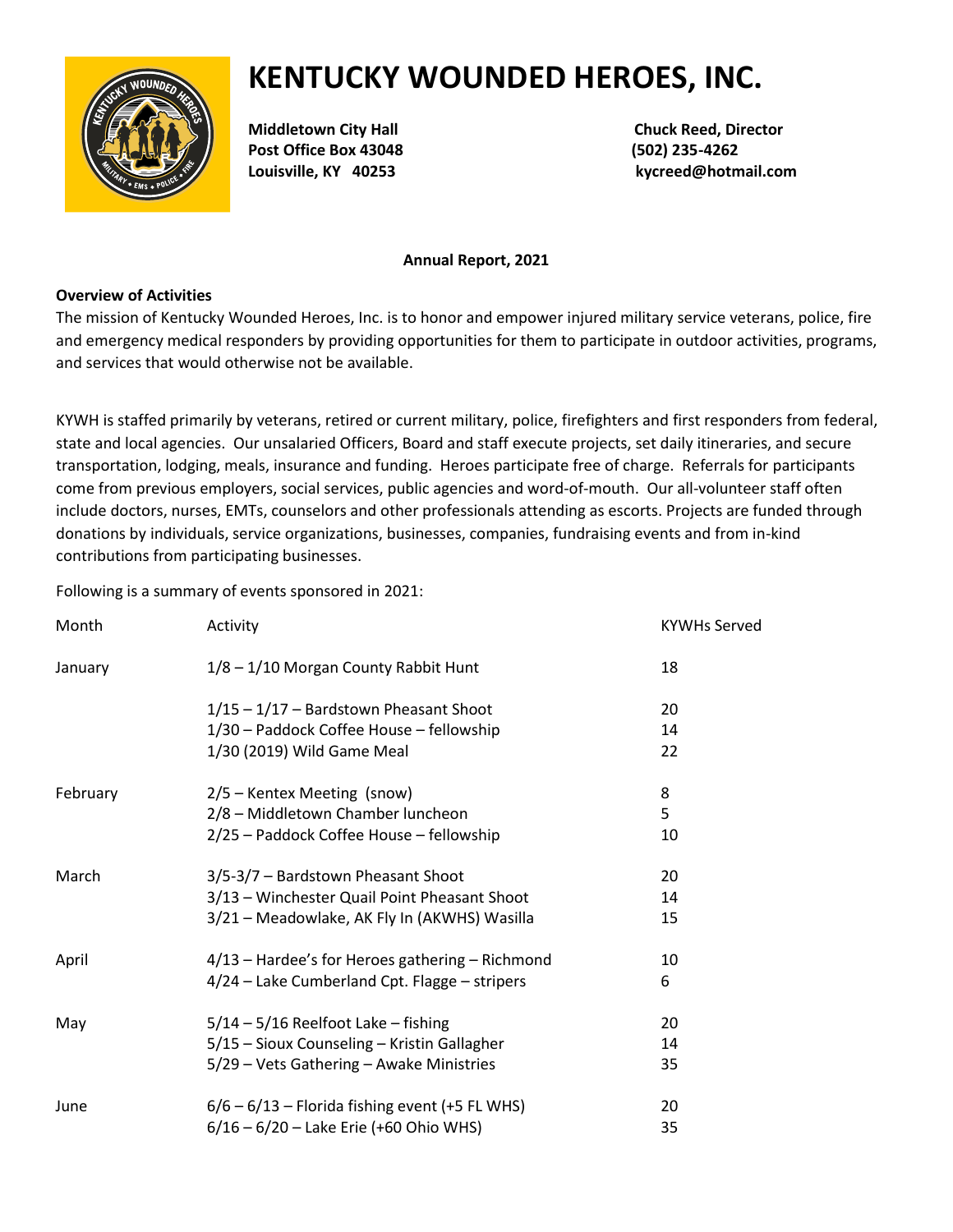| July      | 7/4 - Shelbyville, KY Parade                                                                                                                                                                                                                     | 6                      |
|-----------|--------------------------------------------------------------------------------------------------------------------------------------------------------------------------------------------------------------------------------------------------|------------------------|
| August    | $8/12 - 8/24$ – Bucket List Trip AK – 15 <sup>th</sup> annual (2 AK WHS)                                                                                                                                                                         | 20                     |
| September | 9/10 - WHAS Interview w/KYWHs<br>9/18 - Henry Co. volleyball fundraiser for KYWHs<br>9/24 - BBQ fundraiser for Camp Hero - Lexington, KY                                                                                                         | 3<br>10<br>12          |
| October   | 10/2 - "Mogadishu Mile" event - Queenslake Farm<br>10/2 - Prestonburg Power Lift Event - Jake Goble<br>10/15 - Eagle Trace Golf Scramble - Morehead (Seal Collin<br><b>Thomas Memorial)</b><br>10/26 - Malones Lexington meeting - fellowship    | 8<br>5<br>7<br>6       |
| November  | 11/6 - Cabela's Gathering for KYWHs<br>11/12 - 11/14 - Woodford Warrior's deer hunt for KYWHS<br>11/12 - 11/14 - Serenity Hills Farm deer hunt<br>11/16 - 11/18 - Serenity Hills Farm deer hunt<br>11/19 - 11/21 - Serenity Hills Farm deer hunt | 10<br>8<br>8<br>8<br>8 |
| December  | 12/4 - Winchester Pheasant Shoot<br>12/17 - 12/19 - Bardstown Pheasant Shoot                                                                                                                                                                     | 12<br>15               |

In total, there were 502 Wounded Heroes from Kentucky served in 2021, plus another 145 Wounded Heroes from five other states. It is not unusual for Heroes to describe renewed spirit and appreciation for the opportunity to participate in positive "activities of a life", interacting "like normal people" with similarly injured Heroes and KYWH escorts. This reaction was common and widespread at all the events described above.

Although not an official event, volunteers from KYWH serve at the Serenity Center Vets program in Shelbyville, KY. This program is sponsored by Awake Ministries and serves approximately 10 veterans every Wednesday. These veterans represent those not officially enrolled in VA sponsored programs, and are offered coffee, food and fellowship at each meeting. In addition to serving needy veterans, this interaction identifies those qualified for KYWH programs that would not otherwise be known.

| <b>Total Support Revenue</b>                                                                             | \$82,324.90                               |
|----------------------------------------------------------------------------------------------------------|-------------------------------------------|
| Expenses<br>Management & General Expenses<br><b>Fundraising Expenses</b><br><b>Total Program Expense</b> | \$11,475.52<br>\$58,007.41<br>\$69,482.93 |
| Net Asset Balance                                                                                        | \$12.841.97                               |